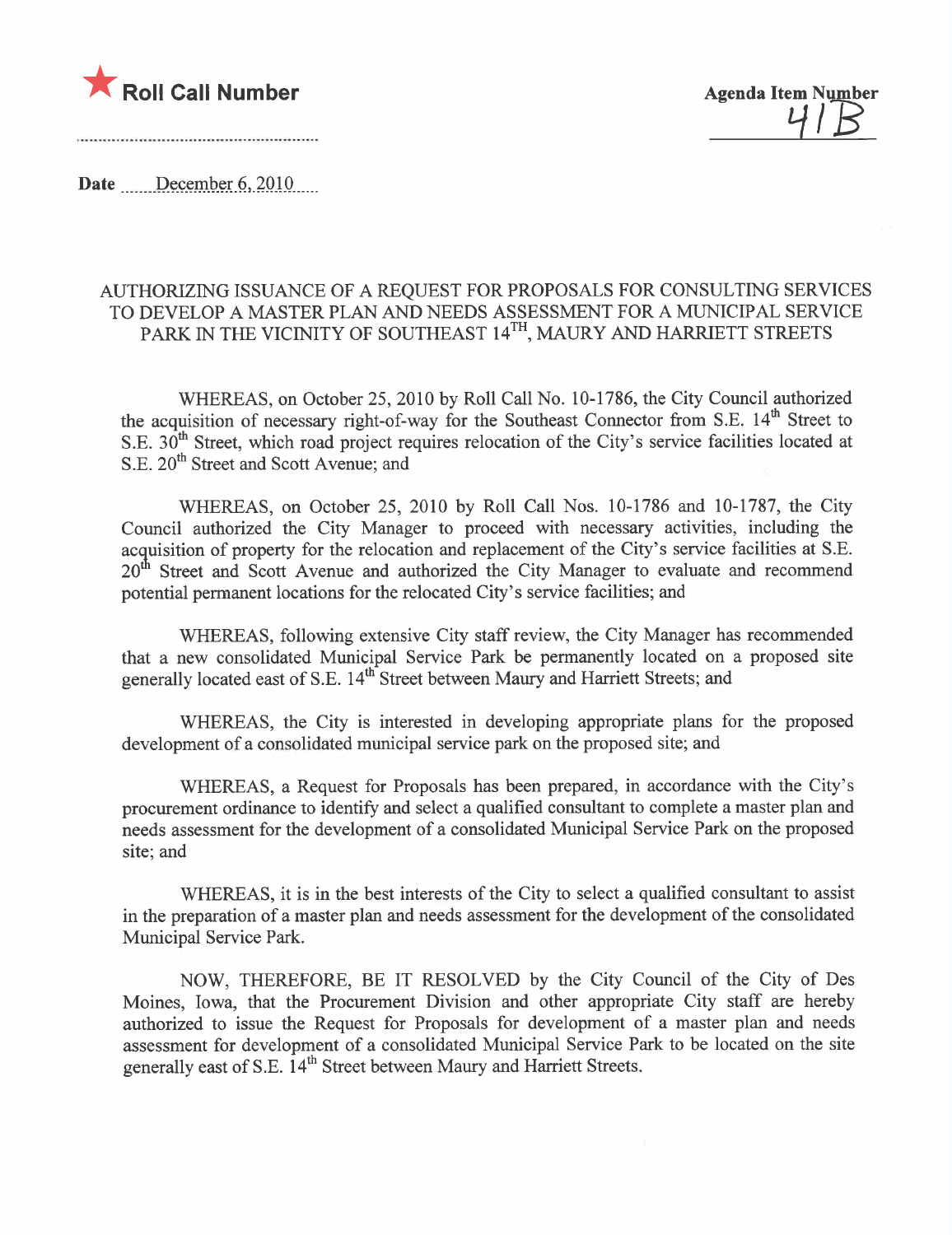

Date December 6, 2010

 $\mathcal{L}$ 

-2-

BE IT FURTHER RESOLVED that the City Manager or his designees are hereby authorized and directed to take all appropriate actions in conjunction with the Request for Proposals and the development of the proposed Municipal Service Park set forth in the accompanying Council Communication.

(Council Communication No. 10- 737 Attached)

Moved by to adopt.

APPROVED AS TO FORM:

Lawrence R. McDowell Deputy City Attorney

| <b>COUNCIL ACTION</b> | <b>YEAS</b> | <b>NAYS</b> | <b>PASS</b> | <b>ABSENT</b>   | <b>CERTIFICATE</b>                                                                                   |
|-----------------------|-------------|-------------|-------------|-----------------|------------------------------------------------------------------------------------------------------|
| <b>COWNIE</b>         |             |             |             |                 |                                                                                                      |
| <b>COLEMAN</b>        |             |             |             |                 | I, DIANE RAUH, City Clerk of said City hereby                                                        |
| <b>GRIESS</b>         |             |             |             |                 | certify that at a meeting of the City Council of<br>said City of Des Moines, held on the above date, |
| <b>HENSLEY</b>        |             |             |             |                 | among other proceedings the above was adopted.                                                       |
| <b>MAHAFFEY</b>       |             |             |             |                 |                                                                                                      |
| <b>MEYER</b>          |             |             |             |                 | IN WITNESS WHEREOF, I have hereunto set my<br>hand and affixed my seal the day and year first        |
| <b>MOORE</b>          |             |             |             |                 | above written.                                                                                       |
| <b>TOTAL</b>          |             |             |             |                 |                                                                                                      |
| <b>MOTION CARRIED</b> |             |             |             | <b>APPROVED</b> |                                                                                                      |
|                       |             |             |             |                 |                                                                                                      |
|                       |             |             |             |                 |                                                                                                      |
|                       |             |             |             | Mayor           | <b>City Clerk</b>                                                                                    |